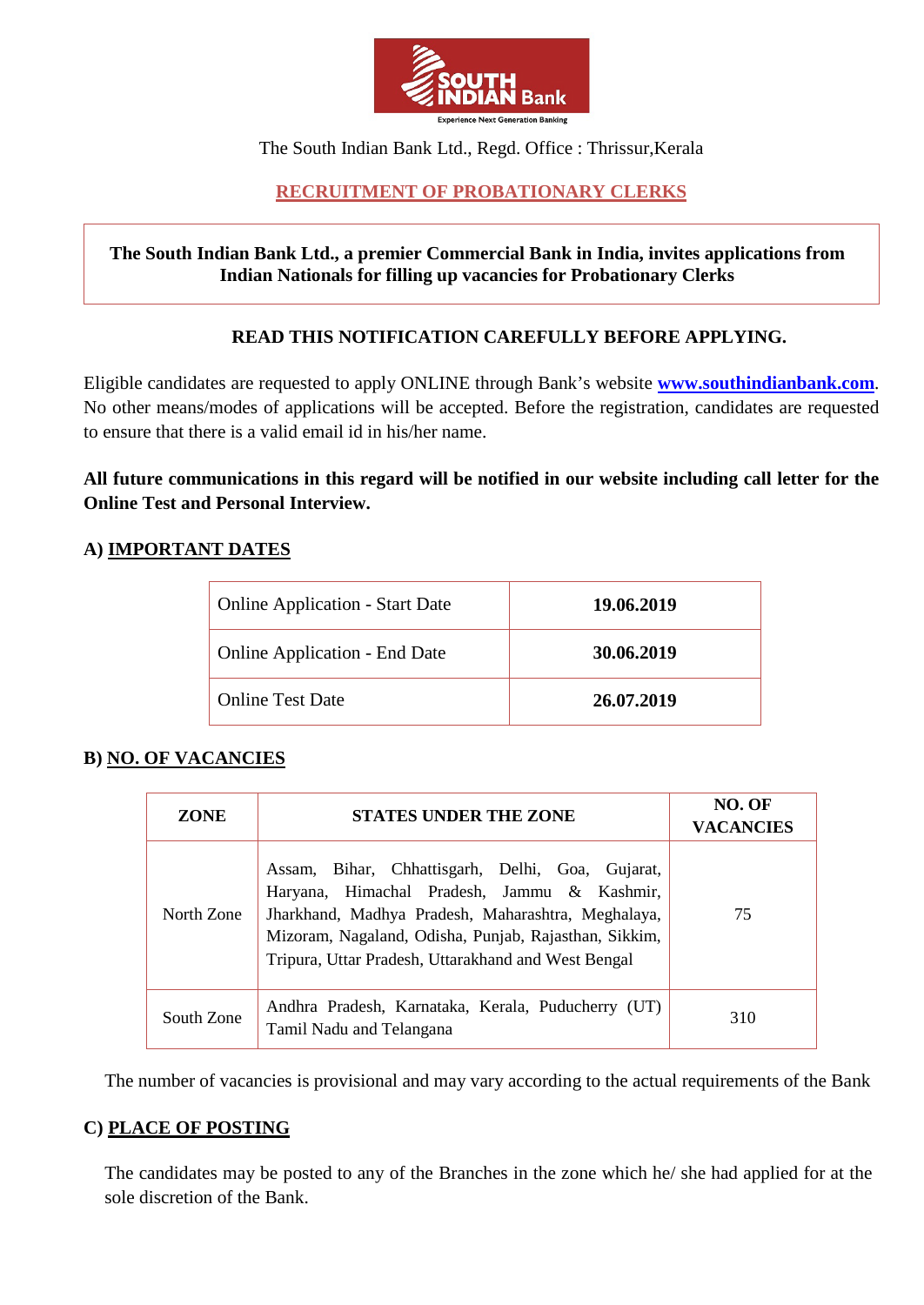# **D) ELIGIBILITY**

| <b>Educational Qualification</b> | $X/$ SSLC, XII/ HSC & Graduation with minimum 60% marks under<br>regular course.                                                                                                                                             |
|----------------------------------|------------------------------------------------------------------------------------------------------------------------------------------------------------------------------------------------------------------------------|
| Age (as on 30.06.2019)           | Not more than 26 years. Candidate should be born not earlier than<br>$01.07.1993$ and not later than $30.06.2000$ (both days inclusive).<br>Upper age limit will be relaxed by 5 years in the case of $SC/ST$<br>candidates. |

- Candidates who are meeting the requisite educational qualification only will be eligible to apply.
- Candidate should have passed X, XII and Graduation under regular course (full time course) from a recognised University/ Institute recognised by the Govt. of India. **Educational qualification by mode of distance education will not be considered**.
- Candidates who have attended their Final Year/ Semester Examination of their Graduation and waiting for the results may also apply subject to the condition that they should produce proof (final year/ semester marklist/ Provisional Certificate) of having passed the Graduation when called for Personal Interview.
- If Grade/ CGPA is awarded instead of marks, only candidates securing CGPA/ Grade equivalent to 60% or more may apply. Equivalent percentage should be mentioned at the time of application.
- Those who have scored less than 60% marks will not be eligible for applying. Rounding off to the nearest integer is not allowed. (for e.g. 59.99 % cannot be rounded off to 60 % )
- The percentage of marks shall be arrived by dividing the total marks obtained in all the subjects in all the semester(s)/ year(s) by the total maximum marks in all subjects irrespective honours/ optional/ additional optional subject, if any.

# **E) PROBATION PERIOD**

The period of probation is 6 months. Confirmation will be subject to satisfactory performance during the period of probation.

## **F) SALARY**

As per the National Level Bipartite Settlement in the Banking industry, eligible for Bank's performance linked incentive applicable to clerks as per the scheme in vogue.

| <b>PAY SCALE</b>                                                                                             |  |
|--------------------------------------------------------------------------------------------------------------|--|
| Rs. 11765 – 655/3 – 13730 – 815/3 – 16175 – 980/4 – 20095 – 1145/7 – 28110 – 2120/1 – 30230 – 1310/1 - 31540 |  |

Apart from the above basic pay, candidates will be paid DA, HRA and other allowances as per the rules of the Bank in force from time to time depending upon the place of posting.

## **G) MODE OF SELECTION**

Online Test and Personal Interview

- Initial shortlisting will be done based on the marks scored in the Online Test
- Final Selection will be based on the consolidated marks obtained for Online Test and Personal Interview.
- Bank reserves the right to make required modifications in the selection process considering the number of applications for the post.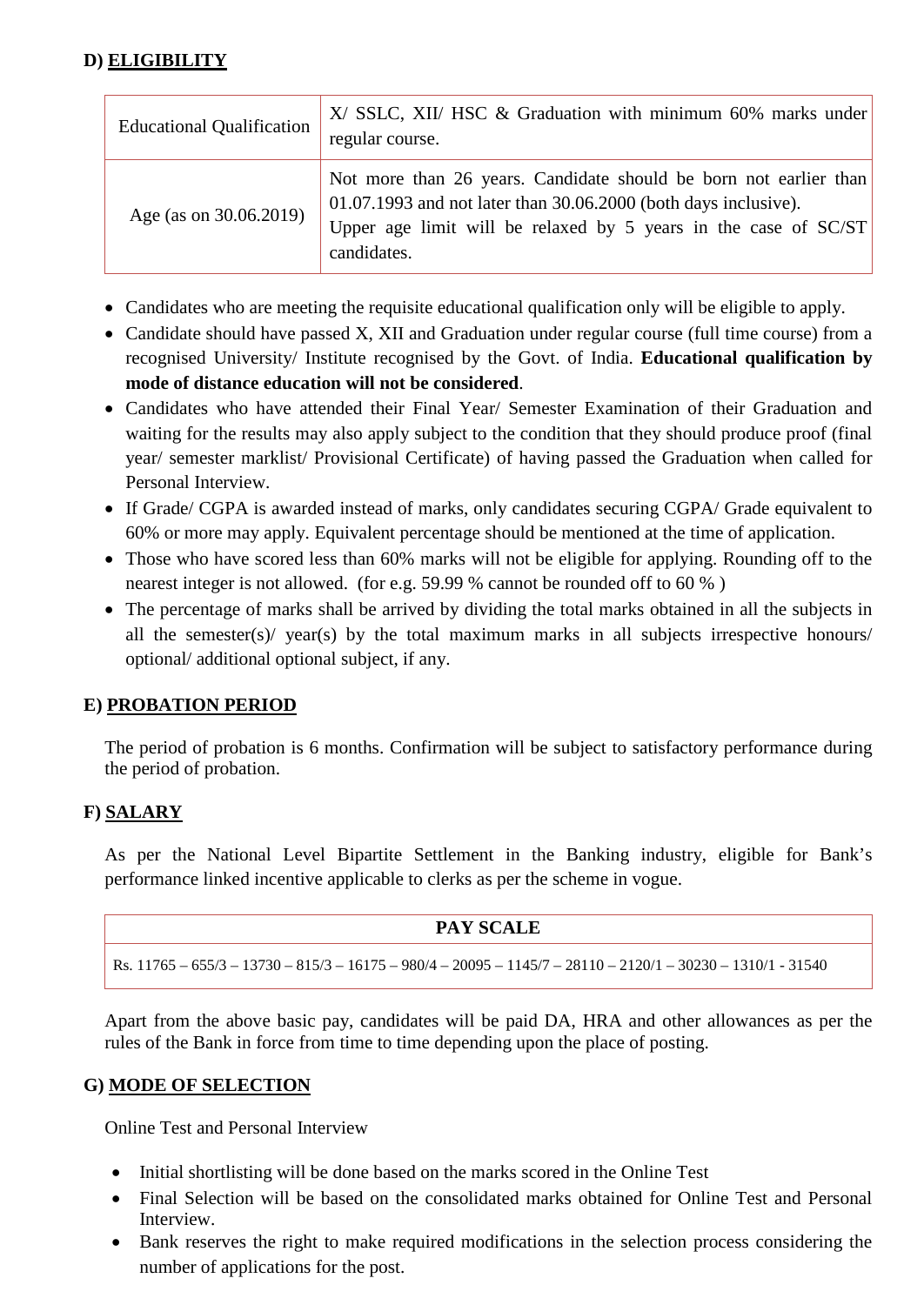# **H) APPLICATION FEE\***

| <b>General Category</b> | <b>Rs. 600/-</b> |
|-------------------------|------------------|
| <b>SC/ST</b> category   | <b>Rs. 150/-</b> |

\*excluding GST and other applicable charges

Candidates meeting the stipulated norms only need to apply for the post. Application fee once remitted will not be refunded in any case.

## **I) HOW TO APPLY**

DETAILED GUIDELINES/ PROCEDURES FOR

- a) APPLICATION REGISTRATION
- b) PAYMENT OF FEES
- c) DOCUMENT SCAN AND UPLOAD

## **Candidates can apply online only from 19.06.2019 to 30.06.2019 and no other mode of application will be accepted.**

# **J) IMPORTANT POINTS TO BE NOTED BEFORE REGISTRATION**

Before applying online, candidates should-

- i. Scan their:
	- photograph (4.5cm x 3.5cm)
	- signature (with black link)
	- left thumb impression (on white paper with black or blue ink)
	- a hand written declaration (on a white paper with black ink) (text given below) ensuring that all these scanned documents adhere to the required specifications as given in Annexure III to this Advertisement.
- ii. Signature in CAPITAL LETTERS will NOT be accepted.
- iii. **The left thumb impression should be properly scanned and not smudged.** (If a candidate is not having left thumb, he/she may use his/ her right thumb for applying.)
- iv. **The text for the hand written declaration is as follows –**

*"I, \_\_\_\_\_\_\_ (Name of the candidate), hereby declare that all the information submitted by me in the application form is correct, true and valid. I will present the supporting documents as and when required."* 

- v. **The above mentioned hand written declaration has to be in the candidate's hand writing and in English only. If it is written and uploaded by anybody else or in any other language, the application will be considered as invalid. (**In the case of Visually Impaired candidates who cannot write may get the text of declaration typed and put their left hand thumb impression below the typed declaration and upload the document as per specifications.)
- vi. **Keep the necessary details/documents ready to make** Online Payment **of the requisite application fee/ intimation charges**
- vii. **Have a valid personal email ID and mobile no., which should be kept active till the completion of this Recruitment Process. Bank may send intimation to download call letters for the Examination etc. through the registered e-mail ID. In case a candidate does not have a valid personal e-mail ID, he/she should create his/her new e-mail ID and mobile no. before applying on-line and must maintain that email account and mobile number.**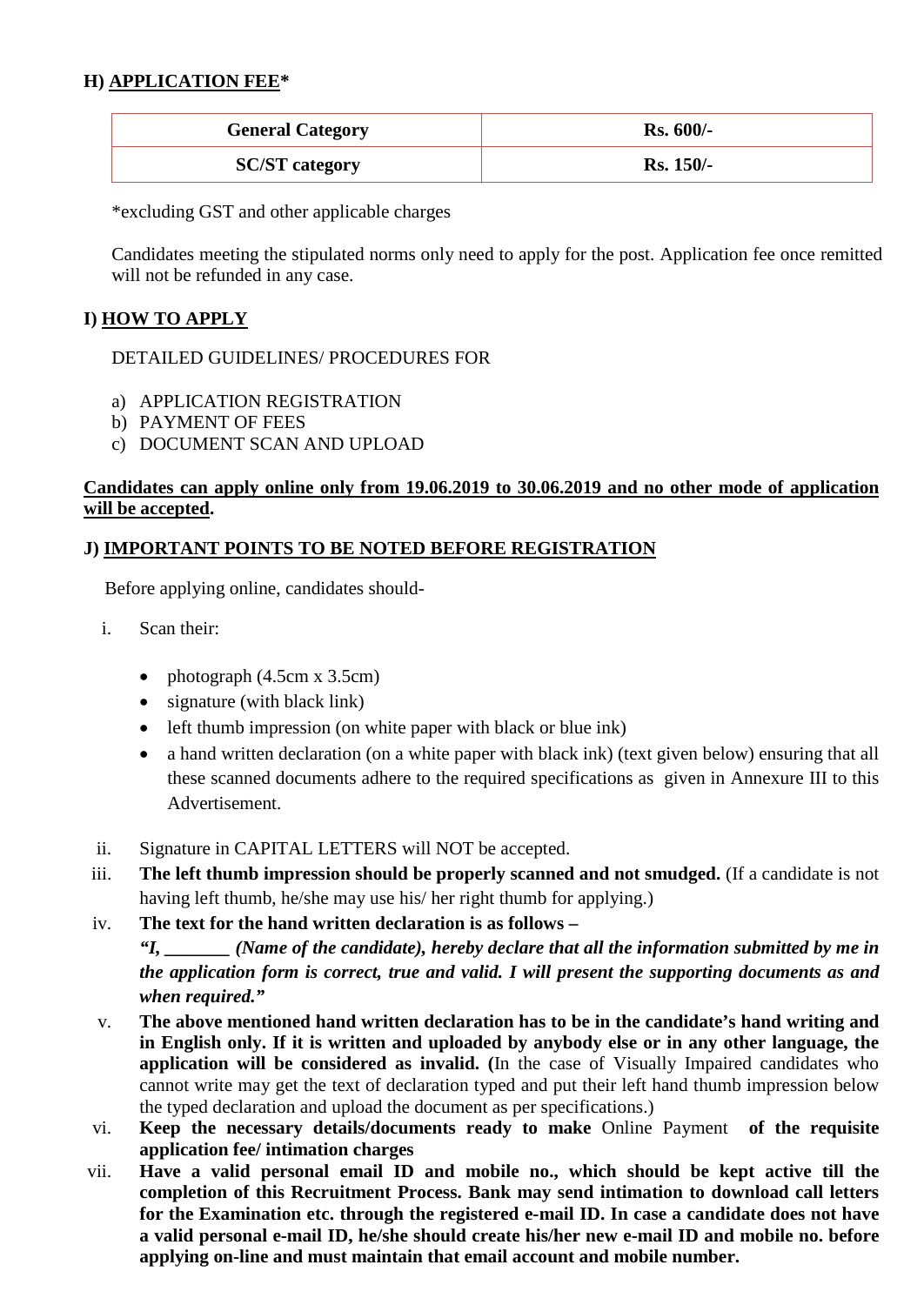#### viii. **APPLICATION FEES (NON REFUNDABLE)**

## **PAYMENT OF FEE ONLINE**: **19.06.2019 to 30.06.2019**

Bank Transaction charges for Online Payment of application fees/ intimation charges will have to be borne by the candidate.

## **a) Application Registration**

- 1. Candidates to go to the Bank's website ['www.southindianbank.com'](http://www.southindianbank.com/) click on the option "**APPLY ONLINE**" which will open a new screen.
- 2. To register application, choose the tab "**Click here for New Registration**" and enter Name, Contact details and Email-id. A Provisional Registration Number and Password will be generated by the system and displayed on the screen. Candidate should note down the Provisional Registration Number and Password. An Email & SMS indicating the Provisional Registration number and Password will also be sent.
- 3. In case the candidate is unable to complete the application form in one go, he / she can save the data already entered by choosing "SAVE AND NEXT" tab. Prior to submission of the online application candidates are advised to use the "SAVE AND NEXT" facility to verify the details in the online application form and modify the same if required. Visually Impaired candidates should fill the application form carefully and verify/ get the details verified to ensure that the same are correct prior to final submission.
- 4. Candidates are advised to carefully fill and verify the details filled in the online application themselves as no change will be possible/ entertained after clicking the FINAL SUBMIT BUTTON.
- 5. The Name of the candidate or his /her Father/ Husband etc. should be spelt correctly in the application as it appears in the Certificates/ Mark sheets/Identity proof. Any change/alteration found may disqualify the candidature.
- 6. Validate your details and Save your application by clicking the 'Validate your details' and 'Save & Next' button.
- 7. Candidates can proceed to upload Photo & Signature as per the specifications given in the Guidelines for Scanning and Upload of Photograph and Signature detailed under point "C".
- 8. Candidates can proceed to fill other details of the Application Form.
- 9. Click on the Preview Tab to preview and verify the entire application form before FINAL SUBMIT.
- 10. Modify details, if required, and click on 'FINAL SUBMIT' ONLY after verifying and ensuring that the photograph, signature uploaded and other details filled by you are correct.
- 11. Click on 'Payment' Tab and proceed for payment.
- 12. Click on 'Submit' button.

## **b) Payment of Fees**

## **ONLINE MODE**

- 1. The application form is integrated with the payment gateway and the payment process can be completed by following the instructions.
- 2. The payment can be made by using Debit Cards (RuPay/Visa/MasterCard/Maestro), Credit Cards, Internet Banking, IMPS, Cash Cards/ Mobile Wallets.
- 3. After submitting your payment information in the online application form, PLEASE WAIT FOR THE INTIMATION FROM THE SERVER. DO NOT PRESS BACK OR REFRESH BUTTON IN ORDER TO AVOID DOUBLE CHARGE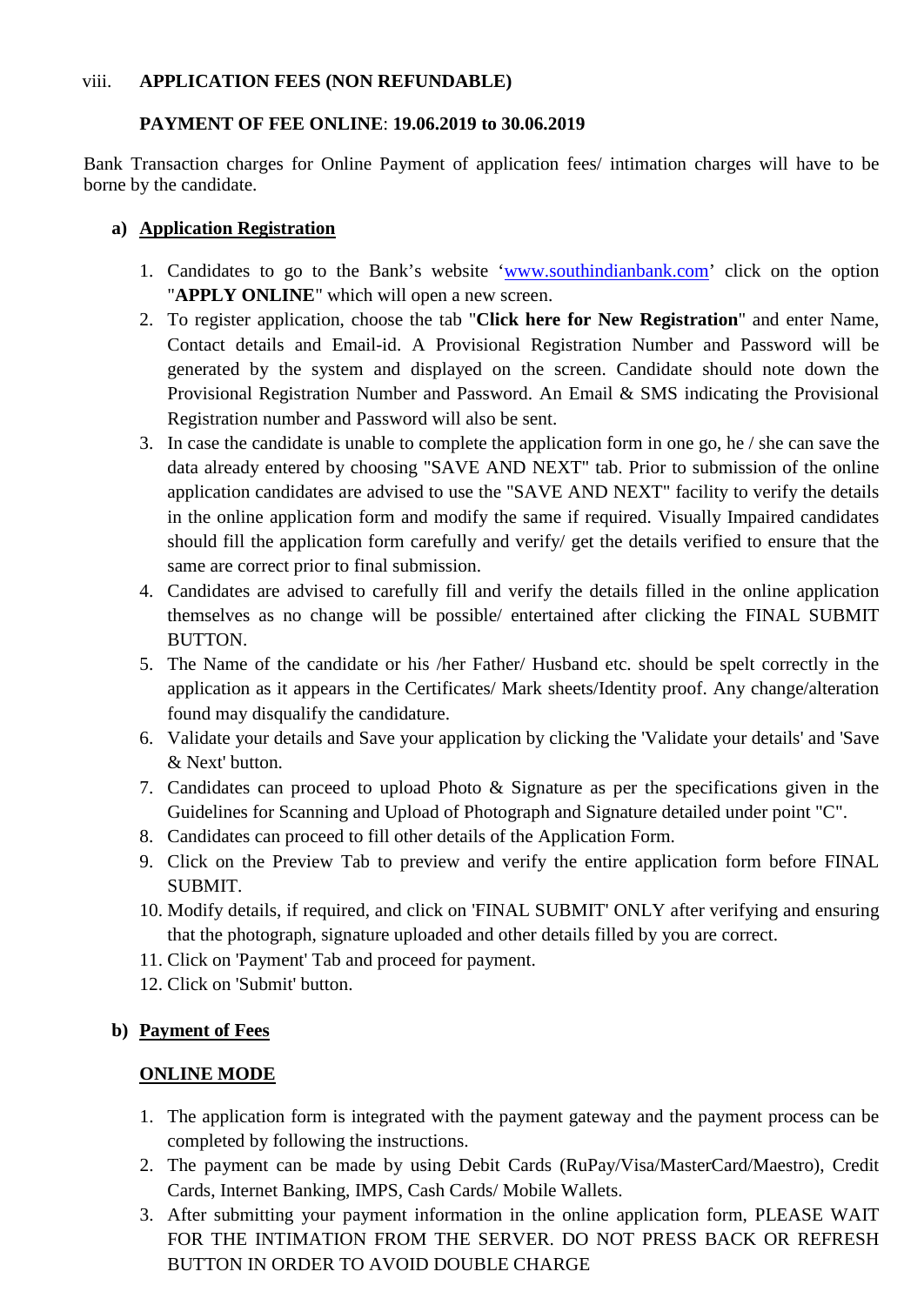- 4. On successful completion of the transaction, an e-Receipt will be generated.
- 5. Non-generation of 'E-Receipt' indicates PAYMENT FAILURE. On failure of payment, Candidates are advised to login again using their Provisional Registration Number and Password and repeat the process of payment.
- 6. Candidates are required to take **a printout of the e-Receipt** and online Application Form containing fee details. **Please note that if the same cannot be generated, online transaction may not have been successful**.
- 7. For Credit Card users: All charges are listed in Indian Rupee. If you use a non-Indian credit card, your bank will convert to your local currency based on prevailing exchange rates.
- 8. To ensure the security of your data, please close the browser window once your transaction is completed.
- **9. There is facility to print application form containing fee details after payment of fees.**
- **c) Guidelines for scanning and Upload of Documents**

**Before applying online a candidate will be required to have a scanned (digital) image of his/her photograph and signature as per the specifications given below.** 

# **Photograph Image**

- **-** Photograph must be a recent passport style colour picture.
- **-** Make sure that the picture is in colour, taken against a light-coloured and in white background.
- **-** Look straight at the camera with a relaxed face
- **-** If the picture is taken on a sunny day, have the sun behind you, or place yourself in the shade, so that you are not squinting and there are no harsh shadows
- **-** If you have to use flash, ensure there's no "red-eye"
- **-** If you wear glasses make sure that there are no reflections and your eyes can be clearly seen.
- **-** Caps, hats and dark glasses are not acceptable. Religious headwear is allowed but it must not cover your face.
- **-** Dimensions 200 x 230 pixels (preferred)
- **-** Size of file should be between 20kb–50 kb
- **-** Ensure that the size of the scanned image is not more than 50kb. If the size of the file is more than 50 kb, then adjust the settings of the scanner such as the DPI resolution, no. of colours etc., during the process of scanning.
- **-** If the photo is not uploaded at the place of Photo Admission for Examination will be rejected/ denied. Candidate him/herself will be responsible for the same.
- **-** Candidate should also ensure that photo is uploaded at the place of photo and signature at the place of signature. If photo in place of photo and signature in place of signature is not uploaded properly, candidate will not be allowed to appear for the exam.
- **-** Candidate must ensure that Photo to be uploaded is of required size and the face should be clearly visible.

# **Signature Image, left thumb impression and hand-written declaration Image**

- **-** The applicant has to sign on white paper with Black Ink pen.
- **-** The applicant has to put his left thumb impression on a white paper with black or blue ink.
- **-** The applicant has to write the declaration in English clearly on a white paper with black ink
- **-** The signature, left thumb impression and the hand written declaration should be of the applicant and not by any other person.
- The signature will be used to put on the Call Letter and wherever necessary.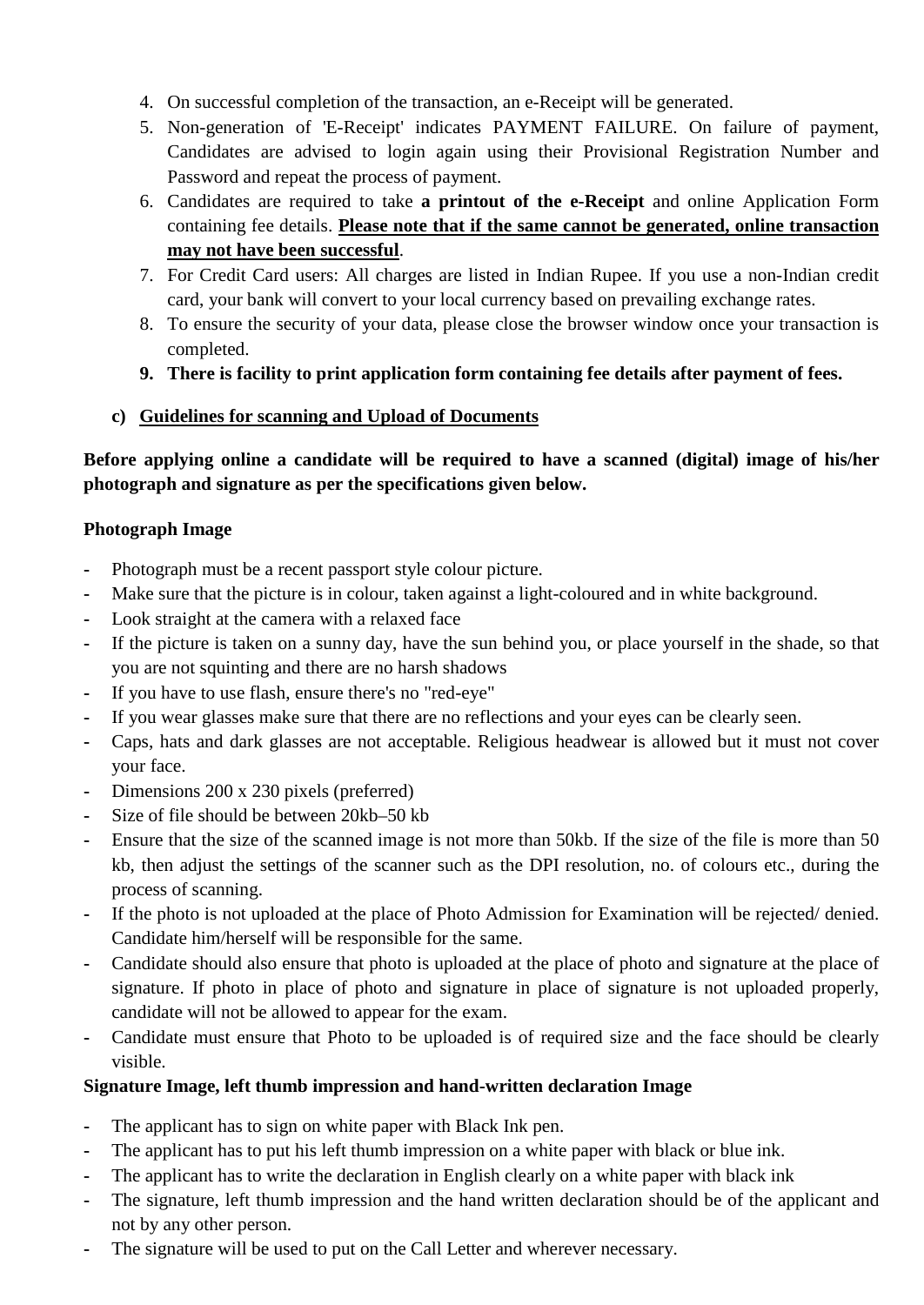- If the Applicant's signature on the attendance sheet or Call letter, signed at the time of the examination, does not match the signature uploaded, the applicant will be disqualified.
- **-** Signature / Hand written declaration in CAPITAL LETTERS shall NOT be accepted.

# **Left Thumb Impression**

- **-** The applicant has to put his left thumb impression on a white paper with black or blue ink.
- The hand written declaration should be of the applicant and not by any other person.
	- File type:  $\text{ipg} / \text{jpeg}$
	- Dimensions: 240 x 240 pixels in 200 DPI (Preferred for required quality) i.e 3 cm  $*$  3 cm (Width  $*$ Height)
	- File Size:  $20$  KB  $50$  KB

# **Hand – written declaration:**

- **-** Hand written declaration content is to be as expected.
- **-** Hand written declaration should not be written in CAPITAL LETTERS.
- **-** The applicant has to write the declaration in English clearly on a white paper with black or blue ink.
- **-** The hand written declaration should be of the applicant and not by any other person.
- **-** Hand written Declaration
	- File type:  $\text{ipg} / \text{ipeg}$
	- Dimensions: 800 x 400 pixels in 200 DPI (Preferred for required quality) i.e 10 cm  $*$  5 cm (Width \* Height)
	- File Size:  $50$  KB  $100$  KB

# **Scanning the documents:**

- **-** Set the scanner resolution to a minimum of 200 dpi (dots per inch)
- **-** Set Color to True Color
- **-** Crop the image in the scanner to the edge of the left thumb impression / hand written declaration, then use the upload editor to crop the image to the final size (as specified above).
- The image file should be JPG or JPEG format. An example file name is: image01.jpg or image01.jpeg
- **-** Image dimensions can be checked by listing the folder files or moving the mouse over the file image icon.
- **-** Candidates using MS Windows/MSOffice can easily obtain documents in .jpeg format by using MS Paint or MSOffice Picture Manager. Scanned documents in any format can be saved in .jpg / .jpeg format by using 'Save As' option in the File menu. Size can be adjusted by using crop and then resize option.
- **- If the file size and format are not as prescribed, an error message will be displayed**.
- **-** While filling in the Online Application Form the candidate will be provided with a link to upload his/her photograph, signature, left thumb impression and hand written declaration.

# **Procedure for Uploading the documents**

- **-** While filling in the Online Application Form the candidate will be provided with separate links for uploading left thumb impression and hand written declaration
- **-** Click on the respective link "Upload left thumb impression / hand written declaration"
- **-** Browse and Select the location where the Scanned left thumb impression / hand written declaration file has been saved.
- **-** Select the file by clicking on it
- **-** Click the 'Open/Upload' button Your Online Application will not be registered unless you upload your Left thumb impression and hand written declaration as specified.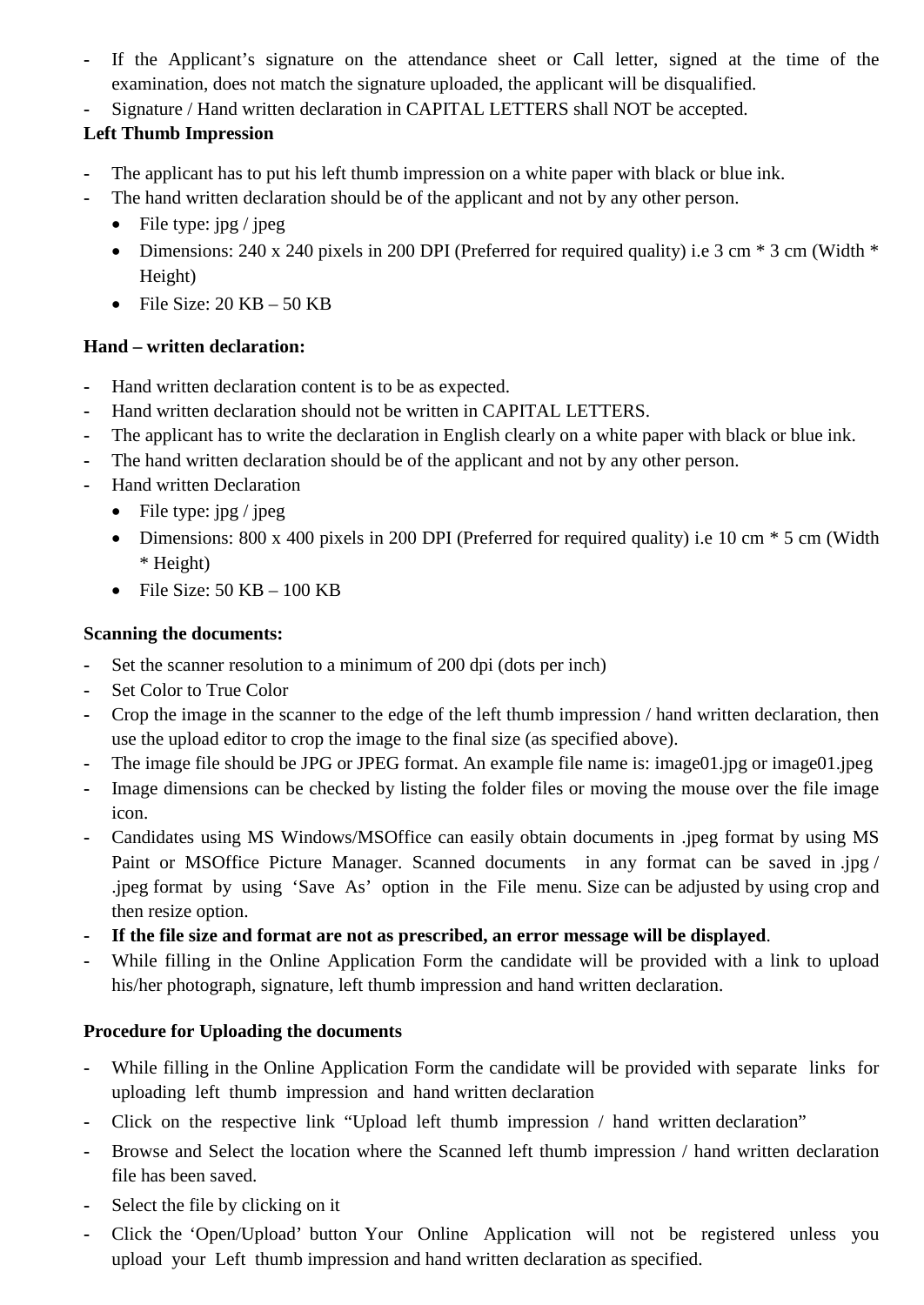- **-** If the file size and format are not as prescribed, an error message will be displayed.
- **-** Preview of the uploaded image will help to see the quality of the image. In case of unclear / smudged, the same may be re-uploaded to the expected clarity /quality.

# **Note:**

- **(1) In case the left thumb impression or the hand written declaration is unclear / smudged the candidate's application may be rejected.**
- **(2) After uploading the left thumb impression / hand written declaration in the online application form candidates should check that the images are clear and have been uploaded correctly. In case the left thumb impression or the hand written declaration is not prominently visible, the candidate may edit his/ her application and re-upload his/ her thumb impression / hand written declaration, prior to submitting the form.**
- **(3) After registering online candidates are advised to take a printout of their system generated online application forms.**

# **K) GENERAL CONDITIONS**

- 1. Before filling in the online application form, the candidate must ensure that he/she fulfills all the eligibility criteria with respect to age, educational qualifications, place of domicile etc. in respect of the post for which he/she is making the application. The applicants will be called for the Online Test/ Personal Interview based on the information provided in the online application form submitted by them. If the information furnished by the candidate is found to be false at later date, the selection / appointment shall be liable for termination
- 2. Upper age limit will be relaxed by five years, only in the case of SC/ST candidates. Candidates belonging to SC/ST should submit attested copies of certificates from a competent authority to prove their status in this regard as and when called for.
- 3. Mere eligibility will not vest any right on the candidate for being called for Online Test/ Personal Interview. In matters regarding eligibility and selection, Bank's decision will be final and **no correspondence will be entertained.**
- 4. Canvassing in any form will be a disqualification.
- 5. Candidates will have to appear for Online Test & Personal Interview at their own cost.
- 6. Candidates willing to serve anywhere in India only need to apply.
- 7. Offer for Appointment will be issued in phases for selected candidates as per Bank's requirement
- 8. Appointment of the selected candidates will also be subject to Medical fitness, satisfactory background verification and completion of other formalities as per the rules and regulations of the Bank from time to time.
- 9. Selected candidates will have to execute an agreement to the effect that they will serve the Bank for a minimum period of Three (3) years (active service) from the date of joining the Bank. In case he/she leaves the service of the Bank before the expiry of the said period, a sum of Rs. 75,000/- (Rupees Seventy Five Thousand only) will have to be paid towards expenses incurred by the Bank for recruitment, imparting training (both in house and external training including on the job training), compensation / liquidated damages on account of loss of opportunity for the Bank from deriving anticipated benefits out of the recruitment process, etc.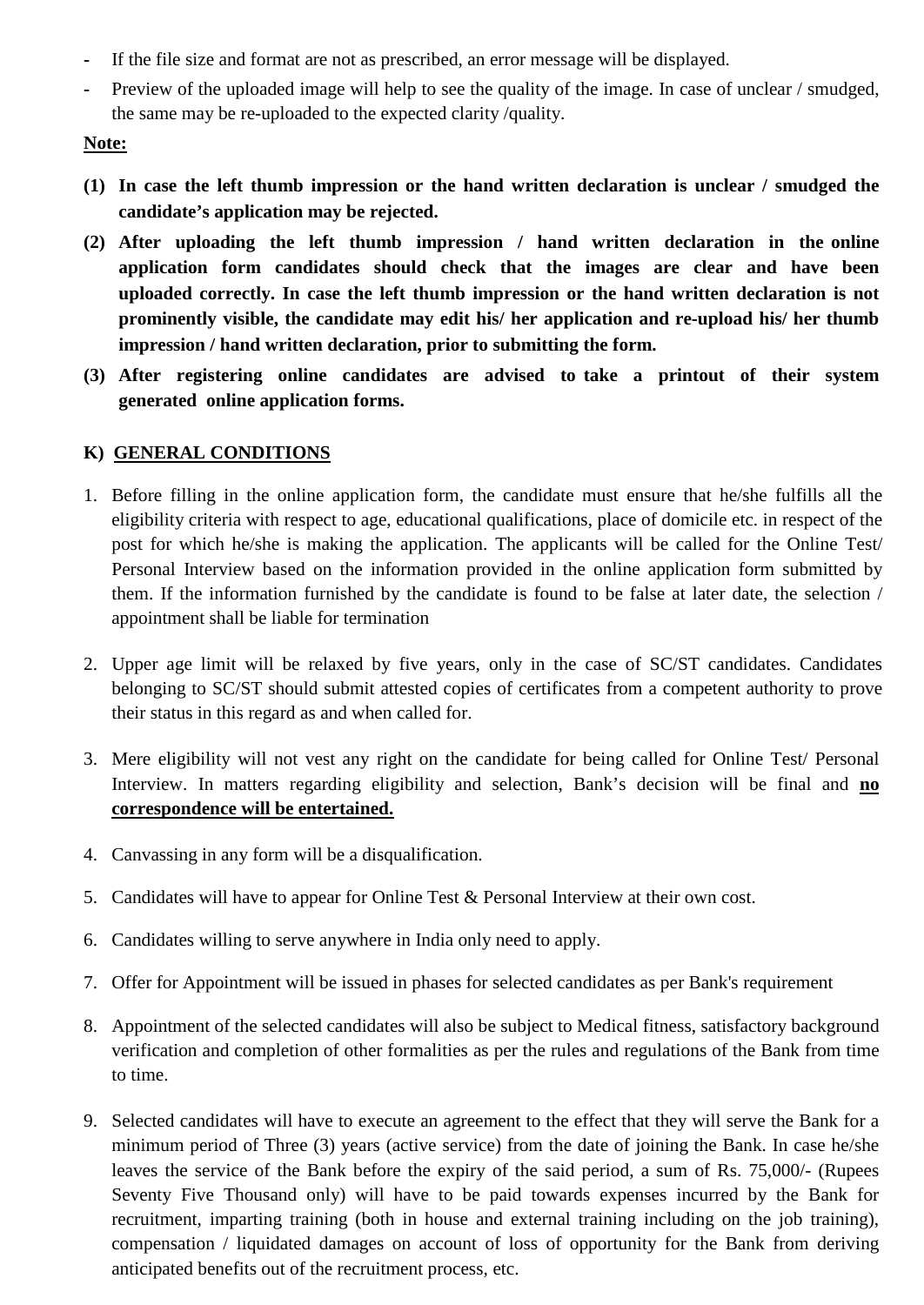# **L) DETAILS OF ONLINE TEST**

## **I. DOWNLOAD OF CALL LETTER**

Candidates will have to visit the Bank's website 'www.southindianbank.com' for downloading call letters for online test. Intimation for downloading call letter will also be sent through email/SMS. Once the candidate clicks the relevant link, he/she can access the window for call letter download. The candidate is required to use (i) Registration Number/Roll Number, (ii) Password/Date of Birth for downloading the call letter. Candidate needs to affix recent recognizable photograph on the call letter preferably the same as provided during registration and appear at the examination centre with (i) Call Letter (ii) Photo Identity Proof as stipulated in the call letter and photocopy of the same Photo Identity Proof as brought in original.

**CANDIDATES REPORTING LATE** i.e. after the reporting time specified on the call letter for Examination will not be permitted to take the examination. The reporting time mentioned on the call letter is prior to the Start time of the test. Though the duration of the examination is 2 hours, candidates may be required to be at the venue for about 4 hours including the time required for completion of various formalities such as verification and collection of various requisite documents, logging in, giving of instructions.

#### **II. IDENTITY VERIFICATION**

In the examination hall as well as at the time of interview, the call letter along with original and a photocopy of the candidate's currently valid photo identity (bearing exactly the same name as it appears on the call letter) such as PAN Card/ Passport/ Permanent Driving Licence/ Voter's Card/ Bank Passbook with photograph/ Photo identity proof issued by a Gazzetted Officer on official letterhead along with photograph / Photo identity proof issued by a People's Representative on official letterhead along with photograph / valid recent Identity Card issued by a recognized College/ University/ Aadhar card/E-Aadhar Card with a photograph/ Employee ID/ Bar Council Identity Card with photograph should be submitted to the invigilator for verification. The candidate's identity will be verified with respect to his/her details on the call letter, in the Attendance List and requisite documents submitted. If identity of the candidate is in doubt the candidate may not be allowed to appear for the Examination.

Ration Card and Learner's Driving License are **not** valid id proofs.

**Note:** Candidates have to produce in original the photo identity proof and submit photocopy of the photo identity proof along with Examination call letter as well as the Interview Call Letter while attending the examination/ interview respectively, without which they will not be allowed to take up the examination/ interview. Candidates must note that the name as appearing on the call letter (provided during the process of registration) should **exactly** match the name as appearing on the photo identity proof. Female candidates who have changed first/last/middle name post marriage must take special note of this. If there is any mismatch between the name indicated in the Call Letter and Photo Identity Proof the candidate will not be allowed to appear for the examination. In case of candidates who have changed their name, will be allowed only if they produce original Gazette notification / their original marriage certificate / affidavit in original.

#### **III. CENTRES**

- **1. The examination will be conducted online in venues given in the respective call letters.**
- **2. No request for change of centre/venue/date/session for Examination/ Interview shall be entertained.**
- **3. Bank, however, reserves the right to cancel any of the Examination/ Interview Centres and/ or add some other Centres, at its discretion, depending upon the response, administrative feasibility, etc.**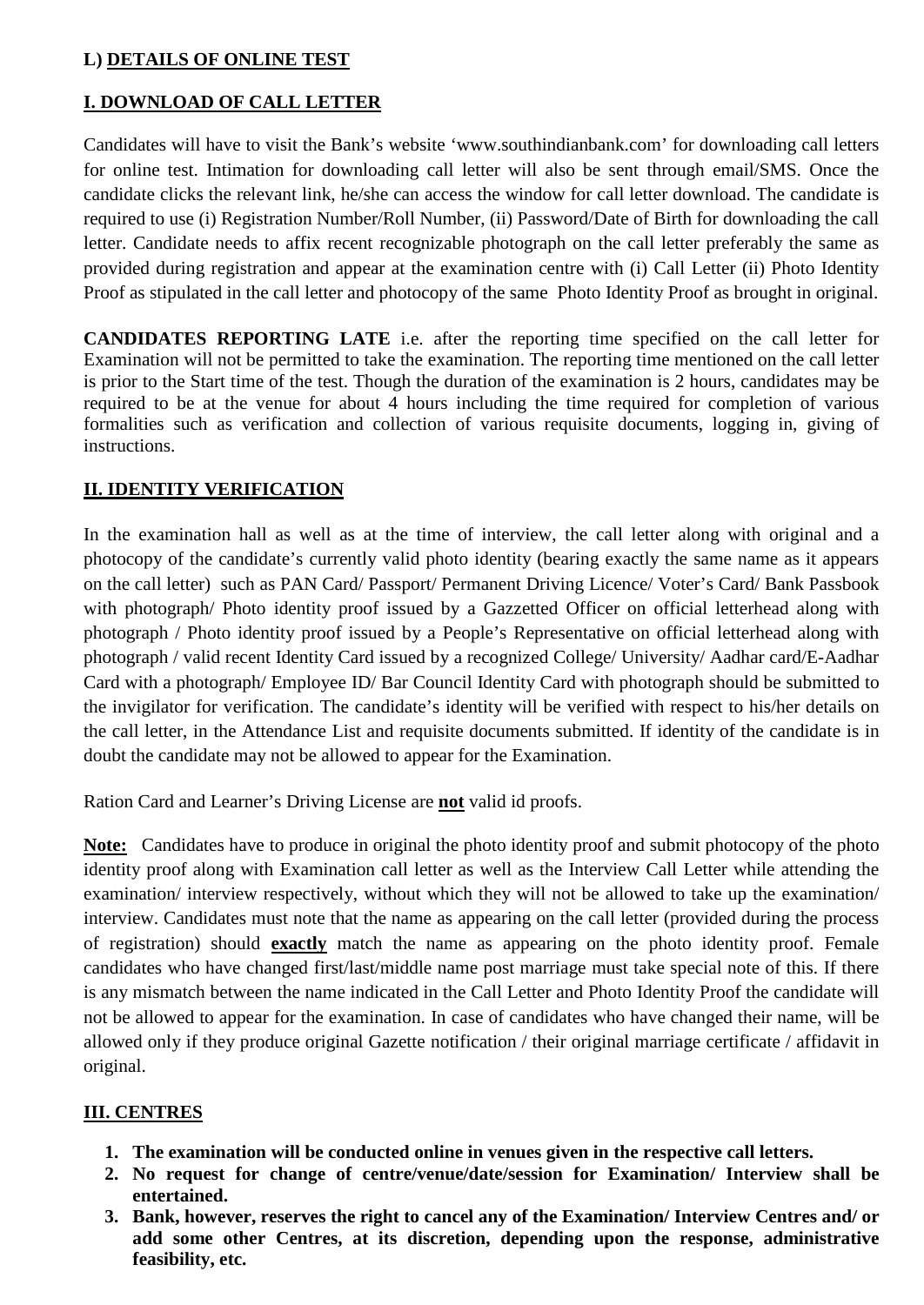- **4. Bank also reserves the right to allot the candidate to any centre other than the one he/she has opted for.**
- **5. Candidate will appear for the examination at an Examination Centre at his/her own risks and expenses and Bank will not be responsible for any injury or losses etc. of any nature.**
- **6. Choice of centre once exercised by the candidate will be final.**

If sufficient number of candidates does not opt for a particular centre for "Online" examination, Bank reserves the right to allot any other adjacent centre to those candidates OR if the number of candidates is more than the capacity available for online exam for a centre, Bank reserves the right to allot any other centre to the candidate.

| <b>State/ UT/ NCR</b>   | <b>Centre</b>                                                                                               |
|-------------------------|-------------------------------------------------------------------------------------------------------------|
| Andhra Pradesh          | Guntur, Hyderabad, Kakinada, Nellore, Rajahmundry, Tirupati, Vijaywada,<br>Vishakhapatnam                   |
| Assam                   | Guwahati                                                                                                    |
| <b>Bihar</b>            | Patna                                                                                                       |
| Chandigarh              | Chandigarh - Mohali                                                                                         |
| Chhattisgarh            | Bhilai, Bilaspur, Raipur                                                                                    |
| Delhi                   | Delhi NCR                                                                                                   |
| Goa                     | Panaji                                                                                                      |
| Gujarat                 | Ahmedabad, Anand, Gandhinagar, Rajkot, Surat, Vadodara                                                      |
| <b>Himachal Pradesh</b> | Shimla                                                                                                      |
| Jammu & Kashmir         | Jammu                                                                                                       |
| Jharkhand               | Jamshedpur, Ranchi                                                                                          |
| Karnataka               | Bengaluru, Hubli, Mangalore, Mysore, Shimoga, Udipi                                                         |
| Kerala                  | Alappuzha, Kannur, Kochi, Kollam, Kottayam, Kozhikode, Malappuram,<br>Palakkad, Thiruvananthpuram, Thrissur |
| Madhya Pradesh          | Bhopal, Indore, Ujjain                                                                                      |
| Maharashtra             | Aurangabad, Kolhapur, Mumbai/Thane/Navi Mumbai, Nagpur, Nasik, Pune                                         |
| Meghalaya               | Shillong                                                                                                    |
| Mizoram                 | Aizawl                                                                                                      |
| Odisha                  | Bhubaneshwar, Cuttack                                                                                       |
| Puducherry              | Puducherry                                                                                                  |
| Punjab                  | Amritsar, Jalandhar, Ludhiana                                                                               |
| Rajasthan               | Jaipur, Udaipur                                                                                             |
| Sikkim                  | Gangtok/Bardag                                                                                              |

#### **Tentative Centre List for Online Test**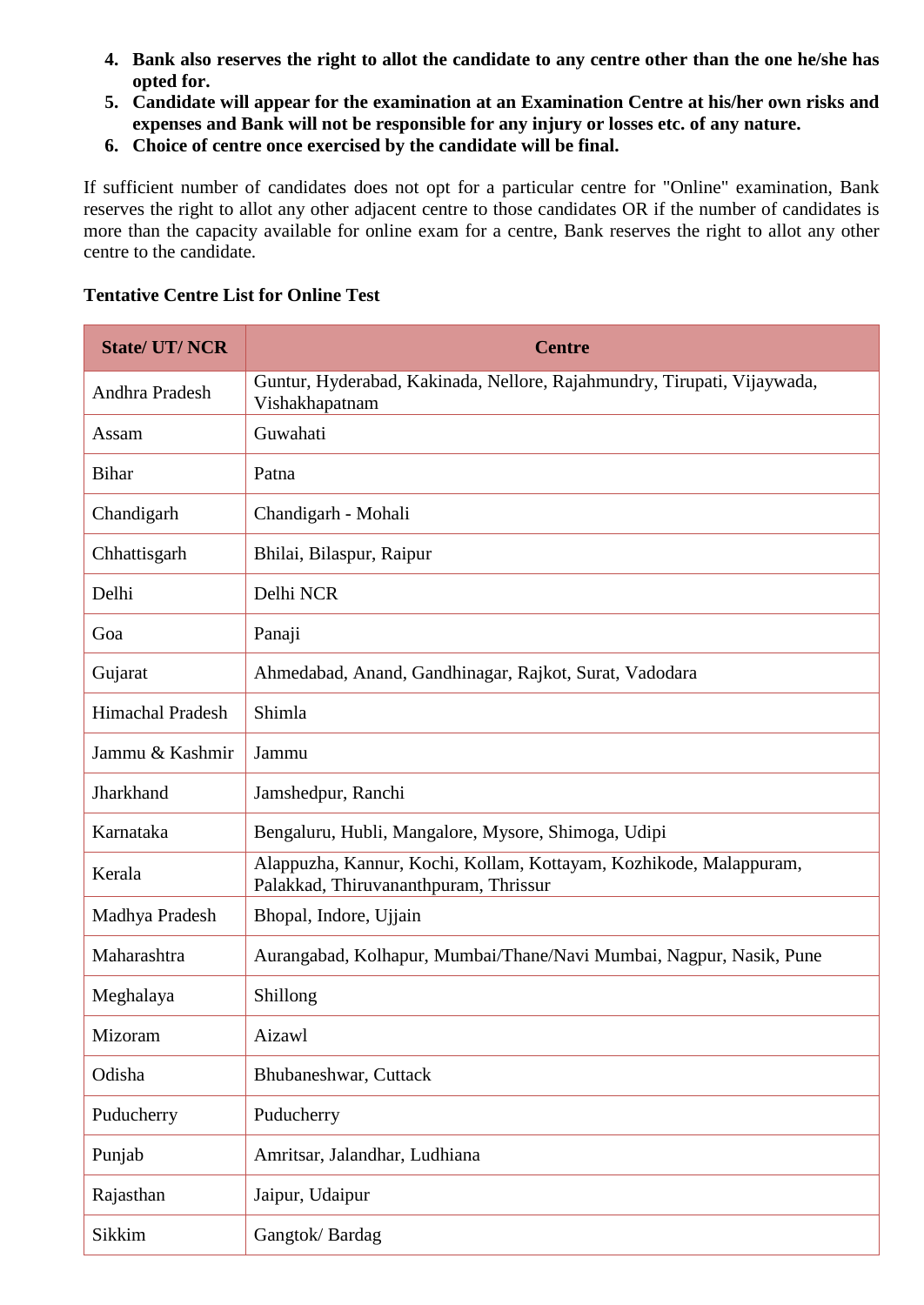| Tamilnadu            | Chennai, Coimbatore, Dindigul, Madurai, Nagercoil, Namakkal, Perambalur,<br>Salem, Thanjavur, Thiruchirapalli, Thoothukodi, Tirunelvelli, Vellore |  |
|----------------------|---------------------------------------------------------------------------------------------------------------------------------------------------|--|
| Telangana            | Hyderabad, Karimnagar, Warangal                                                                                                                   |  |
| Tripura              | Agartala                                                                                                                                          |  |
| <b>Uttar Pradesh</b> | Agra, Allahabad, Kanpur, Lucknow, Meerut                                                                                                          |  |
| Uttarakhand          | Dehradun                                                                                                                                          |  |
| West Bengal          | Durgapur, Greater Kolkata, Howrah, Kolkata, Siliguri                                                                                              |  |

# **IV. BIOMETRIC DATA – Capturing and Verification**

It has been decided to capture the biometric data (thumb impression) and the photograph of the candidates on the day of the Examination .The biometric data and photograph will be verified subsequently. Decision of the Biometric data verification authority with regard to its status (matched or mismatched) shall be final and binding upon the candidates.

Candidates are requested to take care of the following points in order to ensure a smooth process

- **-** If fingers are coated (stamped ink/mehndi/coloured etc), ensure to thoroughly wash them so that coating is completely removed before the exam.
- **-** If fingers are dirty or dusty, ensure to wash them and dry them before the finger print (biometric) is captured.
- **-** Ensure fingers of both hands are dry. If fingers are moist, wipe each finger to dry them.
- **-** If the primary finger (thumb) to be captured is injured/ damaged, immediately notify the concerned authority in the test centre.

| Sr.<br>No. | <b>Name of Tests</b>              | No. of<br>Qs. | Max.<br><b>Marks</b> | <b>Version</b>  | Time allotted for each test<br>(Separately timed) |
|------------|-----------------------------------|---------------|----------------------|-----------------|---------------------------------------------------|
|            | Reasoning & Computer Aptitude     | 40            | 50                   |                 | 40 minutes                                        |
| 2          | General/Economy/Banking Awareness | 40            | 50                   |                 | 20 minutes                                        |
| 3          | English Language                  | 40            | 50                   | Only<br>English | 40 minutes                                        |
| 4          | Data Analysis & Interpretation    | 40            | 50                   |                 | 40 minutes                                        |
|            | Total                             | 160           | <b>200</b>           |                 | 140 minutes                                       |

# **V. EXAM PATTERN**

There will be ¼ penalty for wrong answers Tests will be made available only in English

# **VI. OTHER INSTRUCTIONS**

1. The possibility of occurrence of some problem in the administration of the examination cannot be ruled out completely which may impact test delivery and/or result from being generated. In that event, every effort will be made to rectify such problem, which may include movement of candidates, delay in test. Conduct of a re-exam is at the absolute discretion of test conducting body. Candidates will not have any claim for a re-test. Candidates not willing to move or not willing to participate in the delayed process of test delivery shall be summarily rejected from the process.